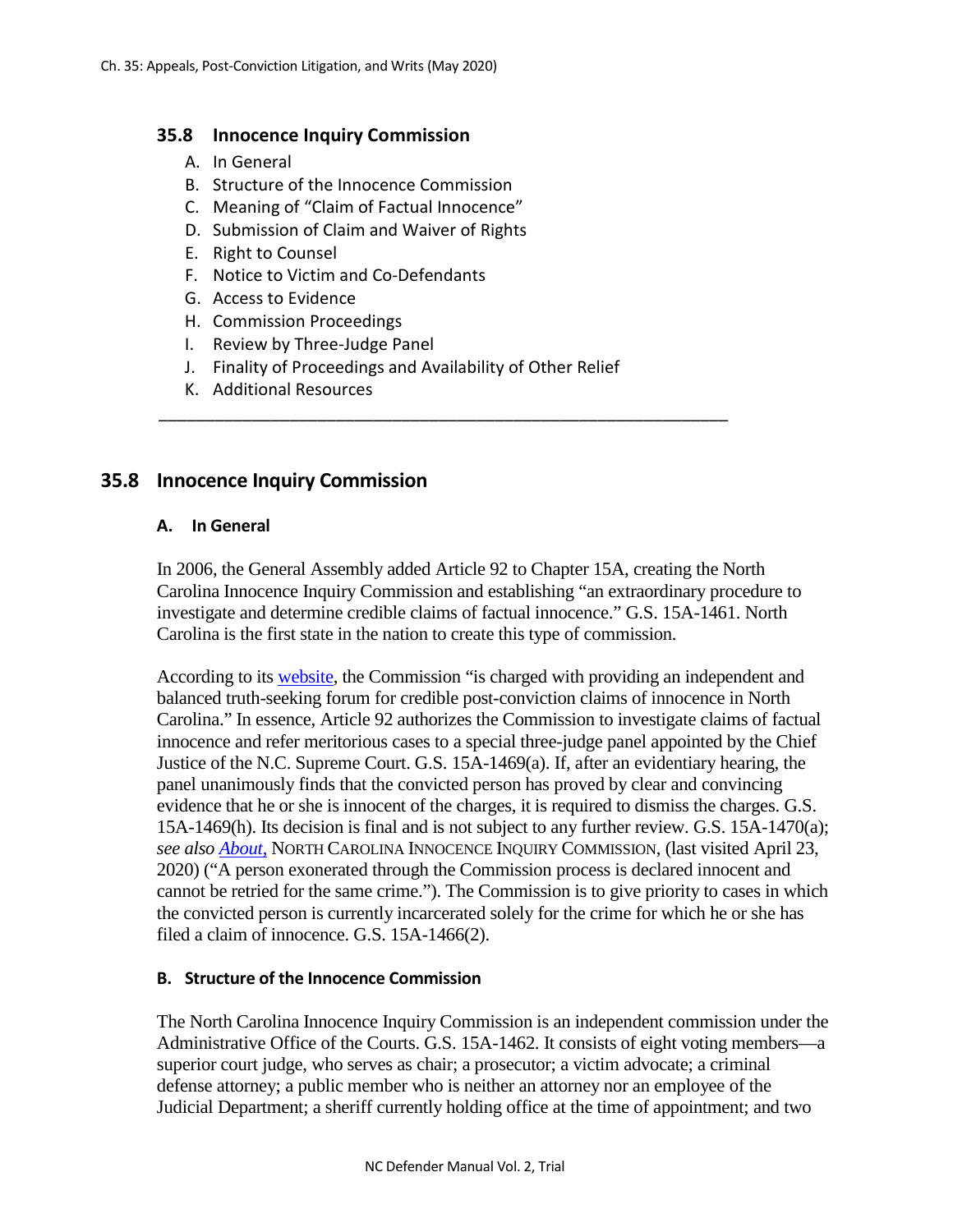members whose vocations are within the discretion of the Chief Justice of the N.C. Supreme Court. G.S. 15A-1463. The Chief Justice appoints five members as specified in the act, and the Chief Judge of the N.C. Court of Appeals appoints three members. *Id*. The Director of the Commission must be a North Carolina attorney, and he or she may hire staff with the approval of the Commission Chair. G.S. 15A-1465. For more details regarding the method of appointment of Commission members, their terms, and the duties of the director, see G.S. 15A-1463 through 15A-1465.

### **C. Meaning of "Claim of Factual Innocence"**

The Commission is authorized to consider "claims of factual innocence," as defined in G.S. 15A-1460(1). To qualify, a claim must be

- on behalf of a living person
- convicted of a felony in the North Carolina trial courts
- asserting complete innocence for the felony for which the person was convicted and for any reduced level of criminal responsibility relating to the crime
- for which there is some credible, verifiable evidence of innocence
- that has not previously been presented at trial or considered at a hearing granted through post-conviction relief.

The last element of the definition requires that evidence supporting the claim be "new" in a limited sense. Thus, it requires that "some" evidence be submitted in support of the claim that was not previously presented, but all of the evidence need not meet this requirement. *See* John Rubin*, [2006 Legislation Affecting Criminal Law and Procedure](https://www.sog.unc.edu/sites/www.sog.unc.edu/files/reports/aojb0703.pdf)*, ADMINISTRATION OF JUSTICE BULLETIN No. 2007/03, at 10 (UNC School of Government, Jan. 2007); *see also* Superior Court Judge Calvin E. Murphy, *[Innocence Inquiry](https://www.sog.unc.edu/sites/www.sog.unc.edu/files/course_materials/Murphy_InnocenceInquiryCommissionUpdate.pdf)  [Commission Update](https://www.sog.unc.edu/sites/www.sog.unc.edu/files/course_materials/Murphy_InnocenceInquiryCommissionUpdate.pdf)* 3 (N.C. Superior Court Judges' Conference, June 2010) ("The 'new evidence' standard is merely a threshold that, once crossed, allows the panel to hear all relevant evidence of the Claimant's actual innocence"). The definition does not require the claimant to have been unaware of the evidence or to have been unable to obtain the evidence at the time of trial; it only requires that the evidence not have been presented at a trial or at a hearing granted through post-conviction relief. Evidence is not considered to have been previously presented in post-conviction proceedings if it was presented in support of a post-conviction request for which a hearing was not granted. *See* John Rubin*, [2006 Legislation Affecting Criminal Law and Procedure](https://www.sog.unc.edu/publications/bulletins/2006-legislation-affecting-criminal-law-and-procedure)* at 10 (so interpreting last element of definition of claim of factual innocence, which provides that evidence must not have been "considered at a hearing granted through postconviction relief").

#### **D. Submission of Claim and Waiver of Rights**

Any court, State or local agency, or claimant's counsel may refer a claim of innocence for any conviction to the Commission on behalf of a convicted person. A person convicted of homicide, robbery, any offense requiring registration, or any Class A through E felony may also directly make a claim of factual innocence. The Commission may informally screen and dismiss a case summarily or undertake a formal inquiry. G.S.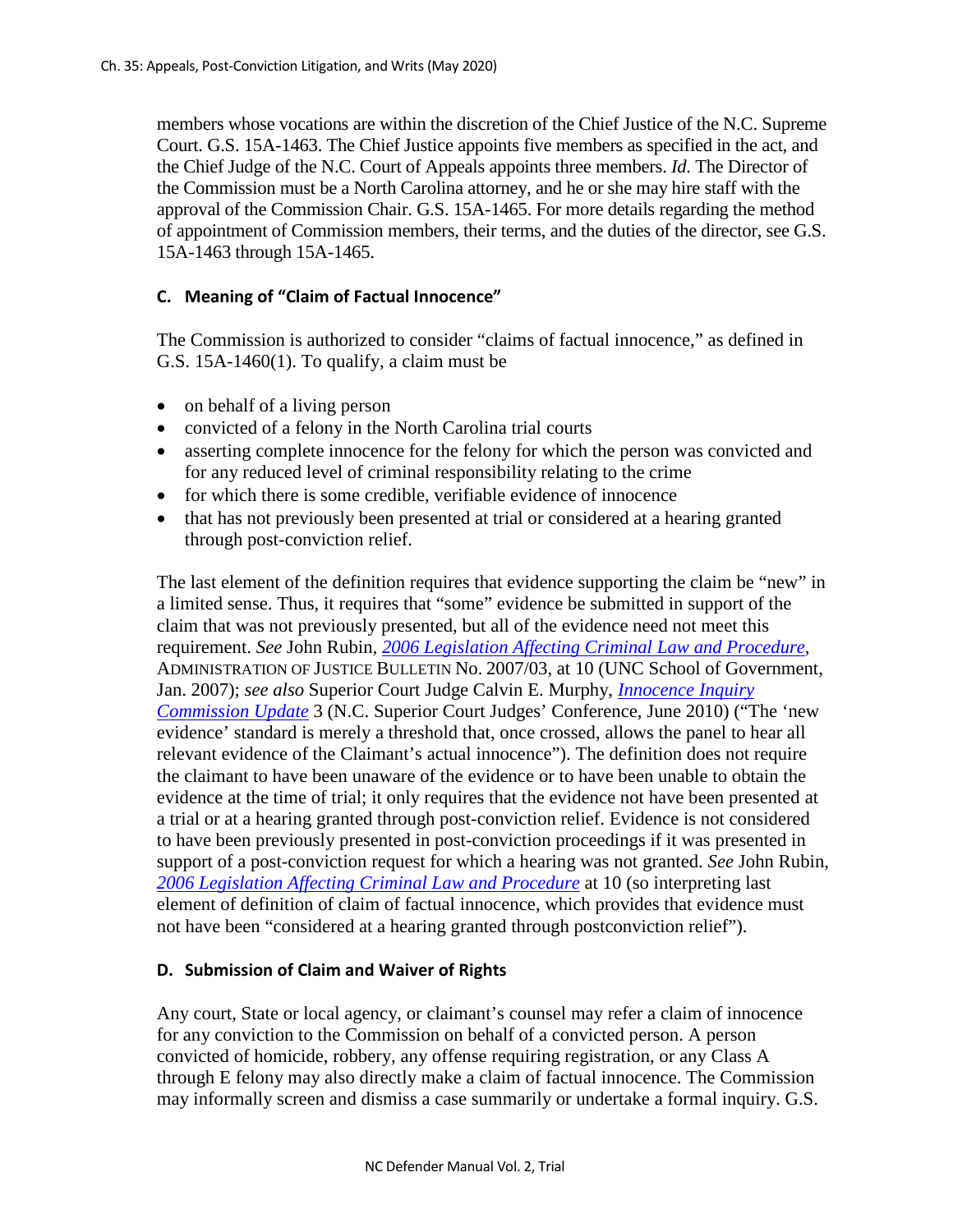15A-1467(a). Before the Commission begins a formal inquiry, the convicted person must execute an agreement waiving his or her procedural safeguards and privileges and agreeing to provide full disclosure to the Commission on matters related to his or her claim of innocence. The waiver does not apply to matters unrelated to the claim. G.S. 15A-1467(b). However, evidence of criminal acts, professional misconduct, or other wrongdoing disclosed during the formal inquiry or later Commission proceedings are referred to the appropriate authority. Evidence favorable to the convicted person disclosed through the formal inquiry or later Commission proceedings also must be disclosed to the convicted person and his or her counsel. G.S. 15A-1468(d). If at any point during the inquiry, the convicted person refuses to comply with the Commission's requests or is otherwise deemed to be uncooperative, the Commission shall discontinue the inquiry. G.S.  $15A-1467(g)$ .

### **E. Right to Counsel**

The convicted person has the right to advice of counsel before executing a waiver of rights and, if a formal inquiry is conducted, throughout the formal inquiry. If the convicted person does not have counsel, the Commission Chair must determine whether the person is indigent and, if appropriate, enter an order for the appointment of counsel. G.S. 15A-1467(b); *see also* G.S. 15A-1469(e) (indigent person has right to appointed counsel in proceedings before three-judge panel and may request specific attorney with knowledge of the case).

For a discussion of appointed counsel's role, see memoranda prepared by the Office of Indigent Defense Services (IDS) and the North Carolina Center on Actual Innocence (a different organization than the Innocence Commission), a part of a collection of materials compiled by IDS. *See [Innocence Inquiry Proceedings Manual](http://www.ncids.org/Other%20Manuals/Innocence%20Inquiry/Innocence%20Inquiry%20Links.htm)*, located on the IDS website.

#### **F. Notice to Victims and Co-Defendants**

If the Commission proceeds with a formal inquiry, the Director must use due diligence to notify the victim in the case and explain the process. The victim has the right to present his or her views and concerns throughout the Commission's investigation. G.S. 15A-1467(c). The victim also has the right to notice of any proceedings before the full Commission, discussed below, and to attend Commission proceedings subject to limitations imposed by the Commission. G.S. 15A-1468(b); *see also* G.S. 15A-1469(f) (victim receives notice of hearing before three-judge panel).

If a formal inquiry is granted, the Commission must also use due diligence to notify any co-defendant of the claim and inform him or her that if he or she also wishes to file a claim, the claim must be filed within sixty days of the notice or it may be barred. G.S. 15A-1467(c1). However, notice need not be given to a co-defendant if the executive director shows good cause and the Commission Chair approves. *Id.*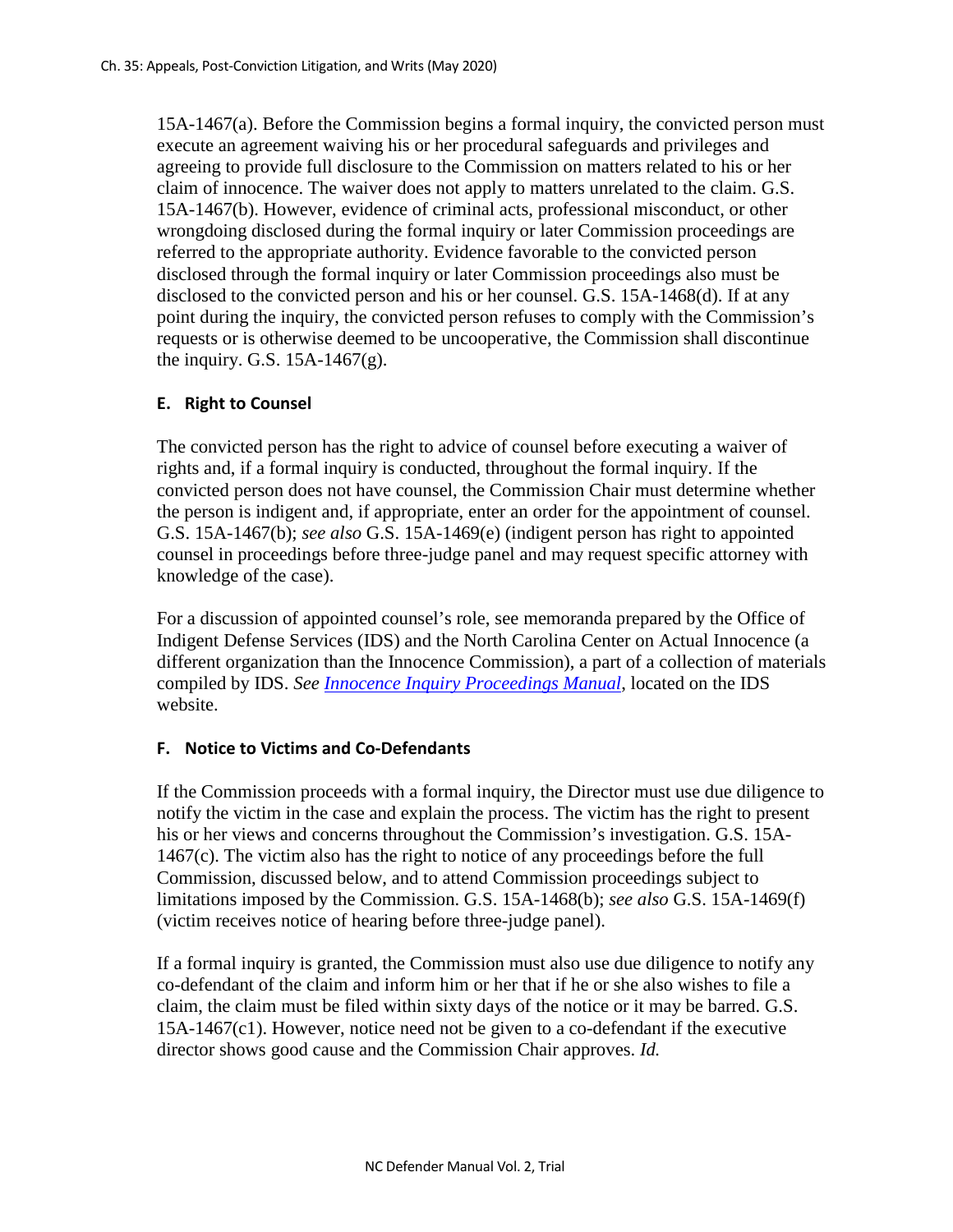## **G. Access to Evidence**

The Commission has the power to issue process to compel the attendance of witnesses and production of evidence, administer oaths, and petition the superior court of Wake County or of the original jurisdiction for enforcement of process or other relief. G.S. 15A-1467(d), (e). In addition, all state discovery and disclosure statutes in effect at the time of the inquiry are enforceable as if the convicted person were being tried for the charge being investigated by the Commission. G.S. 15A-1467(f).

**Practice note:** In 2009, the General Assembly added an immunity provision for witnesses who provide information in proceedings before the Commission. *See* G.S. 15A-1468(a1). Counsel representing a witness in Commission proceedings should be aware that the immunity afforded by this provision is limited and may not fully protect a witness from criminal prosecution for information he or she provides. Counsel should so advise the witness and, if the Commission directs the witness to provide information that could be self-incriminating, should take appropriate steps to protect the witness. *See* John Rubin, *[2009 Legislation Affecting Criminal Law and Procedure](https://www.sog.unc.edu/sites/www.sog.unc.edu/files/reports/aojb0909.pdf)*, ADMINISTRATION OF JUSTICE BULLETIN No. 2009/09, at 39–40 (UNC School of Government, Dec. 2009) (discussing alternatives that counsel for a witness may take to ensure that the witness has adequate immunity from future prosecution).

### **H. Commission Proceedings**

G.S. 15A-1468 details the procedures before the Commission once the formal inquiry is completed. All relevant evidence from the inquiry must be presented to the full Commission in a public hearing. G.S. 15A-1468(a). After reviewing the evidence, the Commission votes on whether to refer the case to superior court for review by a threejudge panel. In cases in which the convicted person did not plead guilty, five or more Commission members must find sufficient evidence of innocence for the case to be referred for judicial review. In cases in which the convicted person pled guilty, all eight Commission members must find sufficient evidence of innocence. G.S. 15A-1468(c).

The Commission must issue an opinion, whether it finds sufficient or insufficient evidence of innocence. If a case is referred to a three-judge panel, all of the records in support of the Commission's conclusion, including a transcript of the hearing before the Commission, become public; if the case is not referred for judicial review, the files remain confidential except as the statute otherwise provides. G.S. 15A-1468(e).

At any point during the formal inquiry, the District Attorney and the convicted person or his or her counsel may bypass the eight-member panel by agreeing that there is sufficient evidence of factual innocence to merit review by a three-judge panel. G.S. 15A-1468(f).

#### **I. Review by Three-Judge Panel**

If the Commission concludes, or the District Attorney and convicted person's counsel agree, that there is sufficient evidence of innocence to merit judicial review, the Chief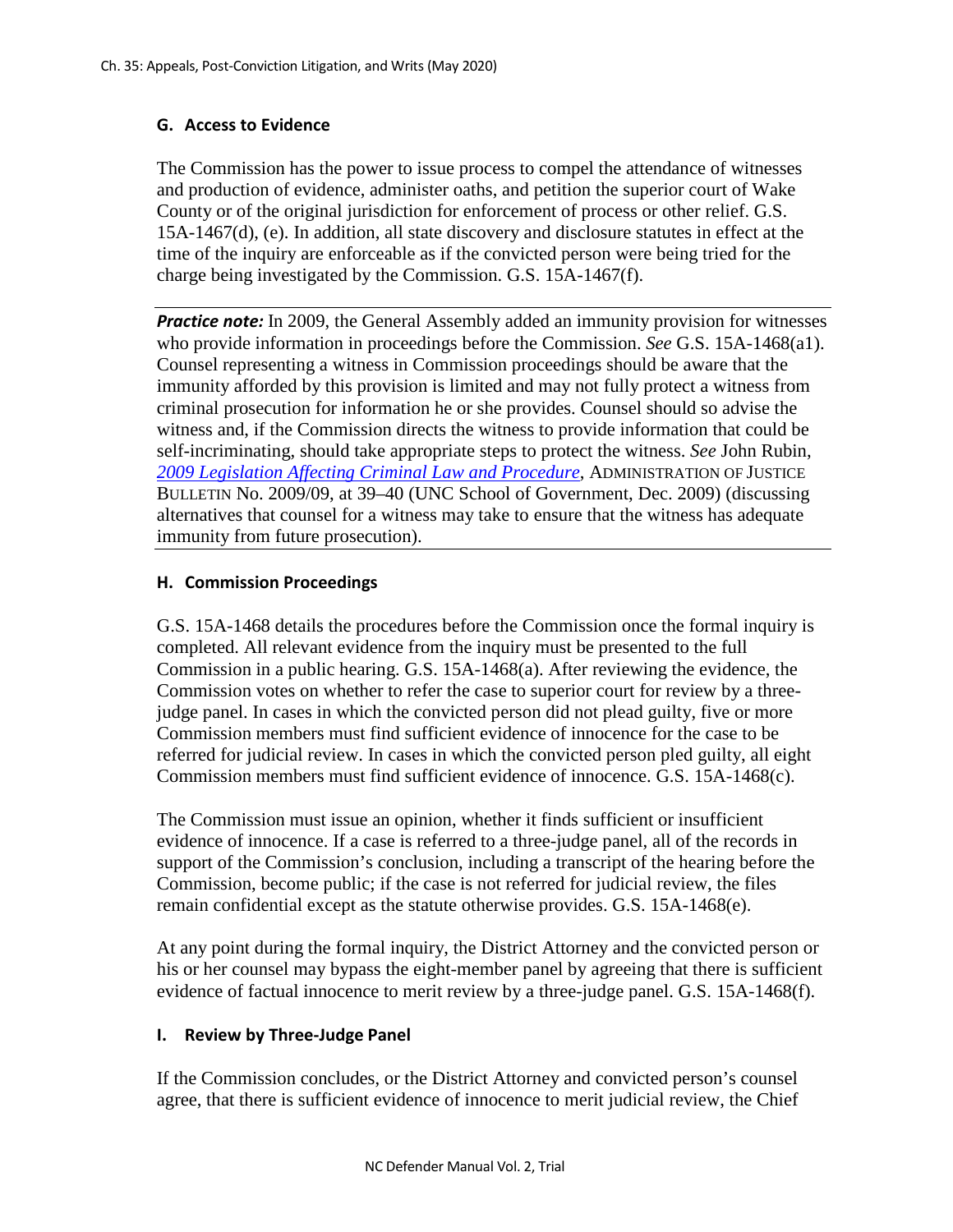Justice appoints a three-judge panel to conduct an evidentiary hearing. The panel may not include any trial judge who has had substantial previous involvement in the case. G.S. 15A-1469(a).

Following an order setting a date for a hearing, the State has ninety days to file a response to the Commission's opinion finding sufficient evidence of factual innocence to merit judicial review. G.S. 15A-1469(b). The district attorney of the district of conviction, or his or her designee, represents the State at the hearing unless credible evidence of prosecutorial misconduct has been shown. In that case, a special prosecutor may be appointed. G.S. 15A-1469(a1), (c).

The panel may compel the testimony of any witness, including the convicted person. The convicted person has the right to be present but may not assert any privilege or prevent any witness from testifying. G.S. 15A-1469(d). If the three-judge panel unanimously finds by clear and convincing evidence that the convicted person is innocent of the charges, it enters a dismissal of the charges. If the vote is not unanimous, the panel denies relief. G.S. 15A-1469(h).

#### **J. Finality of Proceedings and Availability of Other Relief**

The decisions of the Commission and the three-judge panel are final and are not subject to review. G.S. 15A-1470(a). Submission of a claim to the Commission does not adversely affect the right to other post-conviction relief. G.S. 15A-1470(b); *see also* G.S. 15A-1411(d) (claim to Commission does not constitute motion for appropriate relief and does not affect right to relief under post-conviction statutes). G.S. 15A-1417(a)(3a) provides that a court may, in ruling on a motion for appropriate relief, refer a claim of factual innocence to the Commission; but, the statute does not permit the court to defer claims to the Commission based on other grounds for post-conviction relief, such as a constitutional violation.

#### **K. Additional Resources**

For additional information about Innocence Commission proceedings, see

- Website of th[e North Carolina Innocence Inquiry Commission,](http://innocencecommission-nc.gov/) which includes the Commission's governing statutes, rules, a case flowchart, and other resources.
- *[Innocence Inquiry Proceedings Manual](http://www.ncids.org/Other%20Manuals/Innocence%20Inquiry/Innocence%20Inquiry%20Links.htm)*, which includes memoranda on counsel's responsibilities in Commission proceedings and other resources.
- John Rubin, *[2006 Legislation Affecting Criminal Law and Procedure](https://www.sog.unc.edu/sites/www.sog.unc.edu/files/reports/aojb0703.pdf)*, ADMINISTRATION OF JUSTICE BULLETIN No. 2007/03, at 10–11 (UNC School of Government, Jan. 2007) (summarizing the original legislation that created the Innocence Commission).
- John Rubin, *[2009 Legislation Affecting Criminal Law and Procedure](https://www.sog.unc.edu/sites/www.sog.unc.edu/files/reports/aojb0909.pdf)*, ADMINISTRATION OF JUSTICE BULLETIN No. 2009/09, at 39–40 (UNC School of Government, Dec. 2009) (summarizing amendments to the Innocence Commission statutes that create limited immunity for witnesses).
- Robert P. Mostellar, *N.C. Innocence Inquiry Commission's First Decade: Impressive Successes and Lessons Learned*, 94 N.C. L. REV. 1725 (2016) (discussing the origins and